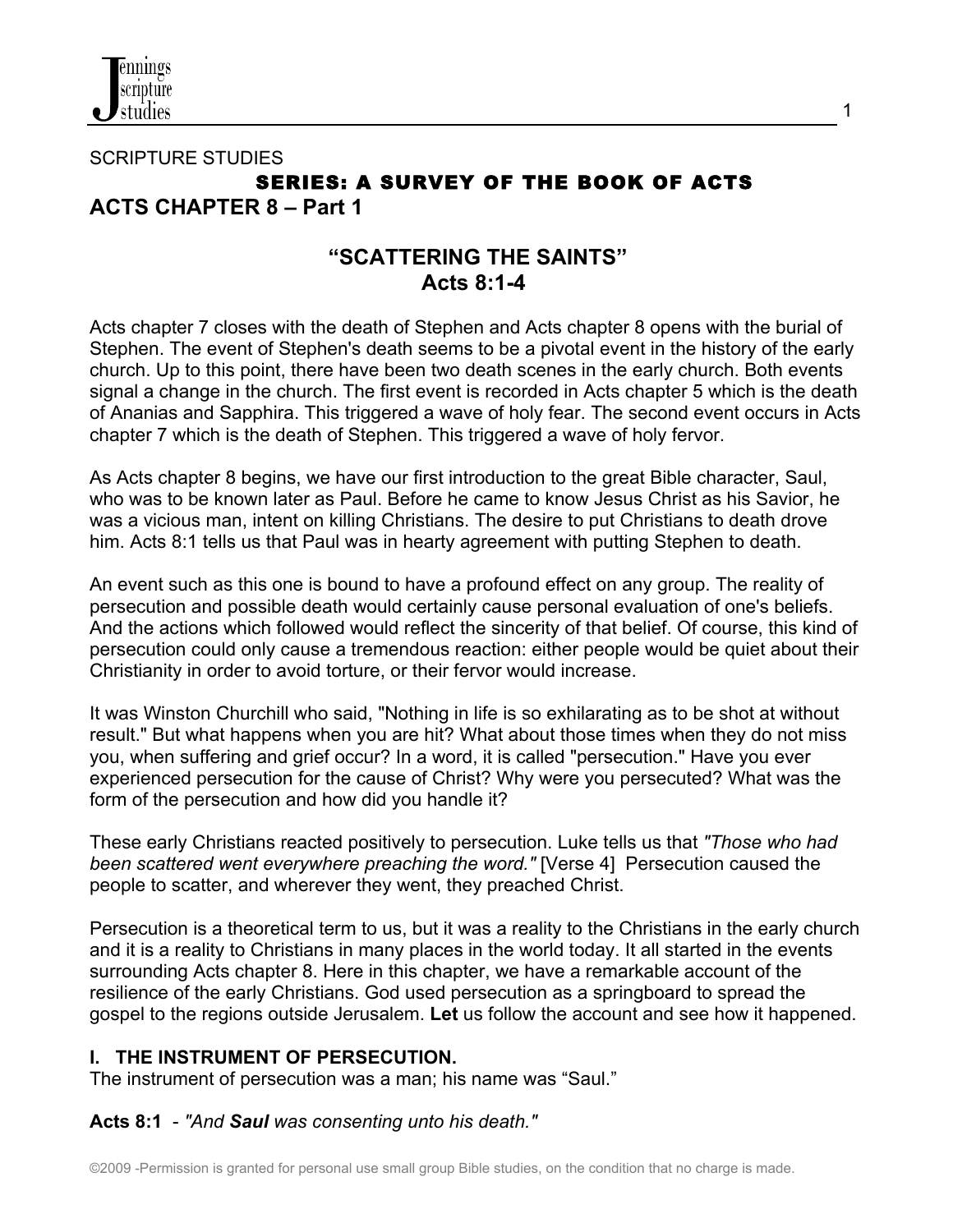**Acts 8:3** - *"As for Saul, he made havoc of the church entering into every house, arresting men and women and committed them to prison."*

**Acts 9:1,2** - *"Then Saul, still breathing threats and murder against the disciples of the Lord, went to the high priest and asked letters from him to the synagogues of Damascus, so that if he found any who were of the Way, whether men or women, he might bring them bound to Jerusalem."* 

The story of persecution centers around Saul. Who is Saul? He answers for himself: *"Circumcised the eighth day, of the stock of Israel, of the tribe of Benjamin, an Hebrew of the Hebrews; as touching the law, a Pharisee; concerning zeal, persecuting the church; touching the righteousness which is in the law, blameless."* (Philippians 3:5,6)

Three things mark Saul from these verses:

- *He was religious*: "*"Circumcised the eighth day, of the stock of Israel, of the tribe of Benjamin, an Hebrew of the Hebrews; as touching the law, a Pharisee;"*
- *He was zealous*: "*concerning zeal, persecuting the church;"*
- *He was blameless*: "*touching the righteousness which is in the law, blameless."*

We will learn more about Saul/Paul later in the book of Acts, but he was the leader of the persecution against the early church, recorded here in Acts chapter 8.

#### **II. THE INTENTION OF PERSECUTION**

We often ask, when trials and troubles come to us, "Why is this happening to me?" If difficulties happen to us in the path of Christian duty we can believe that the Lord has allowed it. If however, the difficulty comes when we are pursuing our own personal agendas, we can know that we incurred trouble because we were out of the will of God. The persecution that the early church encountered was God-orchestrated.

#### *God's Plan For Propagation*.

Jesus Christ had made His program of evangelism clear enough to the early Christians. In Acts 1:8, He said, *"You shall be witnesses unto me both in Jerusalem and in all Judea and, and in Samaria, and unto the outermost part of the earth."*

Jesus was telling these early Christians not to keep the gospel to themselves, but to spread it far and wide. The work of evangelization had been going on pretty well in Jerusalem, but evangelism needed to spread out into Judea, Samaria and the entire world. If it took persecution to get the message out, then that is what God would allow.

The apostles set out with great zeal after Pentecost, and it wasn't long until Jerusalem was saturated with the message of the risen, living Jesus Christ. In fact they were succeeding so well in Jerusalem that they had forgotten Judea and Samaria and the remainder of the outside world. Success right where we are carries with it the danger of complacency, blinding us to the needs of others elsewhere.

#### *God's Purpose In Persecution.*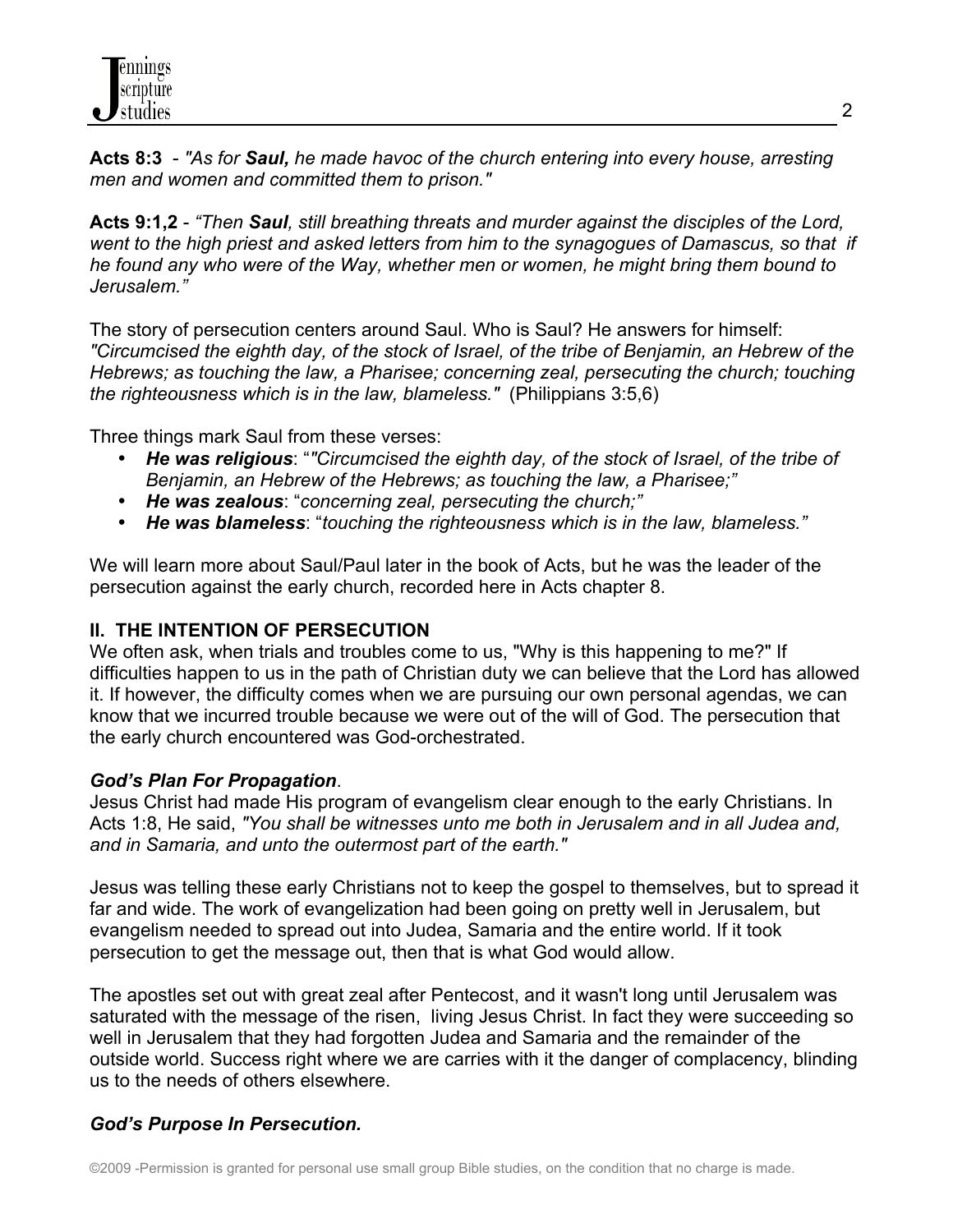

But the Lord of the harvest does not forget His own orders and He has wonderful ways to see that they are carried out. Therefore, *"There arose a great persecution against the church which was at Jerusalem, and they were all scattered abroad."* Where? *"Throughout the regions of Judea and Samaria."* We further read that*, "They that were scattered abroad went everywhere preaching the word."* (v. 4]

Do you remember the story of Joseph's treatment at the hands of his brethren? When they all came together Joseph said to his guilty, penitent and cringing brothers, as they knelt before him in Egypt, *"As for you, you thought it evil against me, but God meant it for good."* (Genesis 50:20)

Saul's anger and the anger of the Jewish Sanhedrin became the unwitting instruments of the good purposes of God and the persecution which the enemy meant for destruction brought about the expansion of the gospel. The gospel is like metal -- it expands with heat! *"Therefore, they that were scattered abroad went everywhere preaching the word."* Who can tell how long Judea and Samaria might have been without the gospel had not the persecution driven out the messengers?

**Illustration**: in Oliver Cromwell's day the government of England experienced a shortage of gold to make coins. They searched everywhere for gold with which to mint coins but could not find enough gold. The only gold that remained was in the statues of saints in the cathedrals. Cromwell said, "Melt down the saints and put them into circulation!"

That was what God was doing by permitting persecution to break out against the young church. He was putting the saints into circulation! Let us not wait until God puts us into a furnace of persecution before we testify for Him, but let us willingly and faithfully "Tell to sinners far and wide, Jesus saves! Jesus saves!"

#### **III. THE INSTRUCTION ABOUT PERSECUTION.**

What are some of the lessons that can be learned from what happened in the lives of the early Christians? There are two paramount types of testing or trials that we can experience:

#### **A. The Trial Of Our Faith.**

*"The trial of your faith, being much more precious than of gold that parishes, though it be tried with fire, might be found unto praise and honor and glory at the appearing of Jesus Christ."*  (1 Peter 1:7) This verse speaks of:

- 1. The Validity of Our Faith. "*The trial of your faith."*
- 2. The Value of Our Faith. *"Being much more precious than of gold that perishes."*

3. The Victory of Our Faith. *"Might be found unto praise and honor and glory at the appearing of Jesus Christ."*

Let us remember that when trials come there is behind them a divine design. One of the designs is the trial *of* our faith.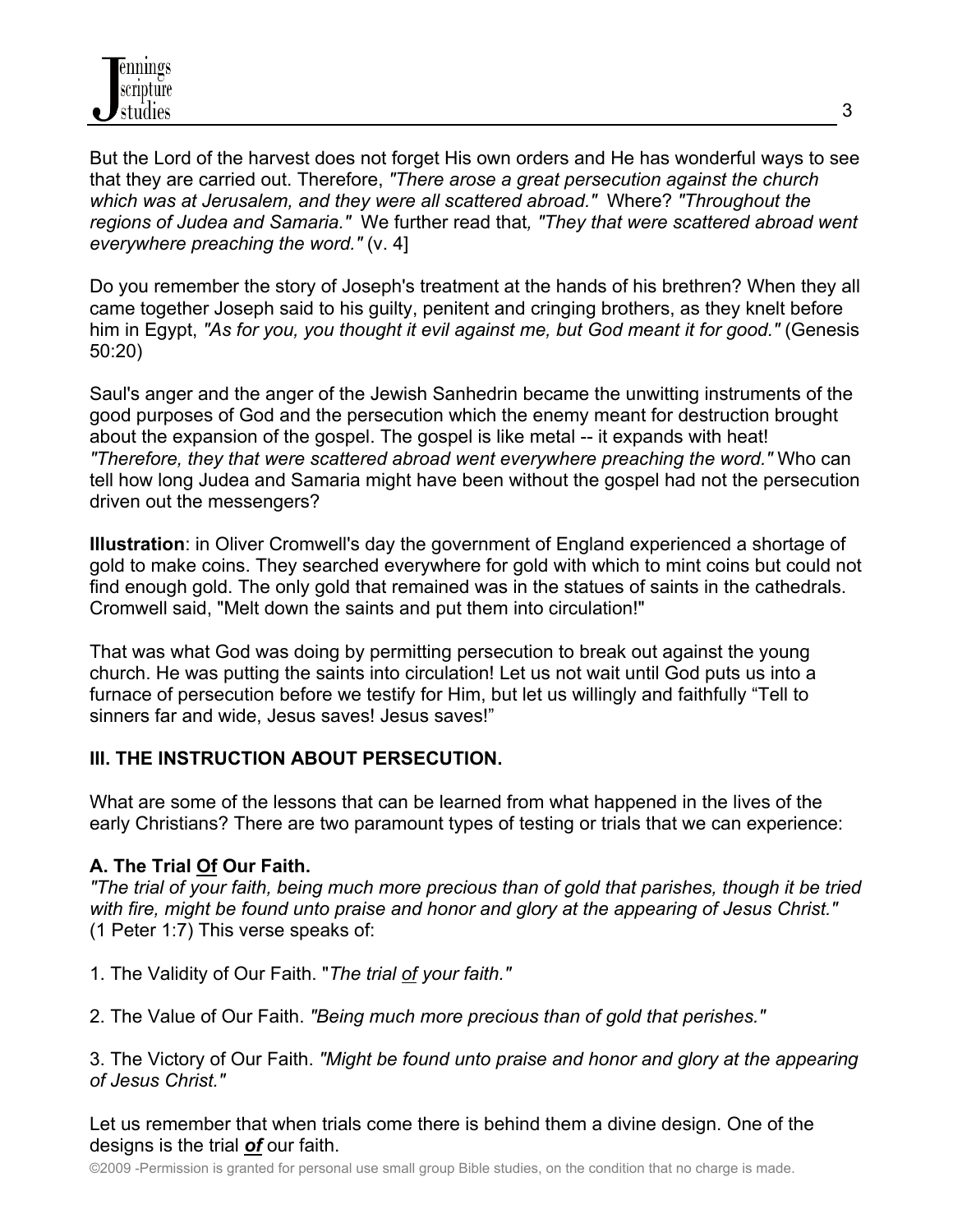### **B. The Trial For Our Faith.**

*"Beloved, do not think it strange concerning the fiery trial which is to try you, as though some strange thing happened to you; but rejoice to the extent that you partake of Christ's sufferings, that when His glory is revealed, you may also be glad with exceeding joy. If you are reproached for the name of Christ, blessed are you, for the Spirit of glory and of God rests upon you. On their part He is blasphemed, but on your part He is glorified. But let none of you suffer as a murderer, a thief, an evildoer, or as a busybody in other people's matters. Yet if anyone suffers as a Christian, let him not be ashamed, but let him glorify God in this matter."* (1 Peter 4:12-1 6)

Notice that verse 12 states, "*The fiery trial which is to try you."* Job said, *"When he has tried me, I shall come forth as gold."* (Job 23:10)

The trial **of** our faith - that is faith itself that is tested. The trial **for** our faith - that is the one who has faith who is being tested. Do you have a gold medal faith? It has been said that gold is ordinary earth that has passed through an extraordinary experience.

How do you handle opposition? Persecution? Verse 16 says, *"If any one suffers as a Christian let him not be ashamed, but let him glorify God....."* Notice: we must endure the first kind of testing, which is the trial **of** our faith before we will be subjected to the second type of testing which is the trial **for** our faith.

Persecution tries both our faith and the one who professes to have faith. If we have the genuine article, persecution will but fuel the fires of testimony and witness. If our lives are genuine they will attract attention and incur opposition from some whose ungodly lifestyles are counter to our godly lifestyle.

#### **SUMMATION**

In Acts 8:1-4, we have the account of the early church being subjected to persecution.

- The instrument of the persecution was a man by the name of Saul.
- If God subjects us to persecution, He has a purpose in it. The intention of the persecution in the early church was to force them to do what the Lord Jesus had already commanded them to do, and that was, *"Go into all the world and preach the gospel."*
- The instruction about persecution is this: we will be subjected to opposition and even persecution. Our faith will be tested and we will be tried for our faith. The intent of our trials is to purify us and promote the work of the Lord along also.

What shall our attitude be? As Peter said, *"If you are reproached for the name of Christ, happy are you."* (I Peter 4:14) And in the previous verse he said, *"Rejoice in as much as you are partakers of Christ's sufferings."* (v.13)

**Illustration:** Will you pardon a personal reference? I so seldom refer to myself. However, I believe I have had some experience with trials both in my ministry and in my health. And how have they affected me? In two ways: